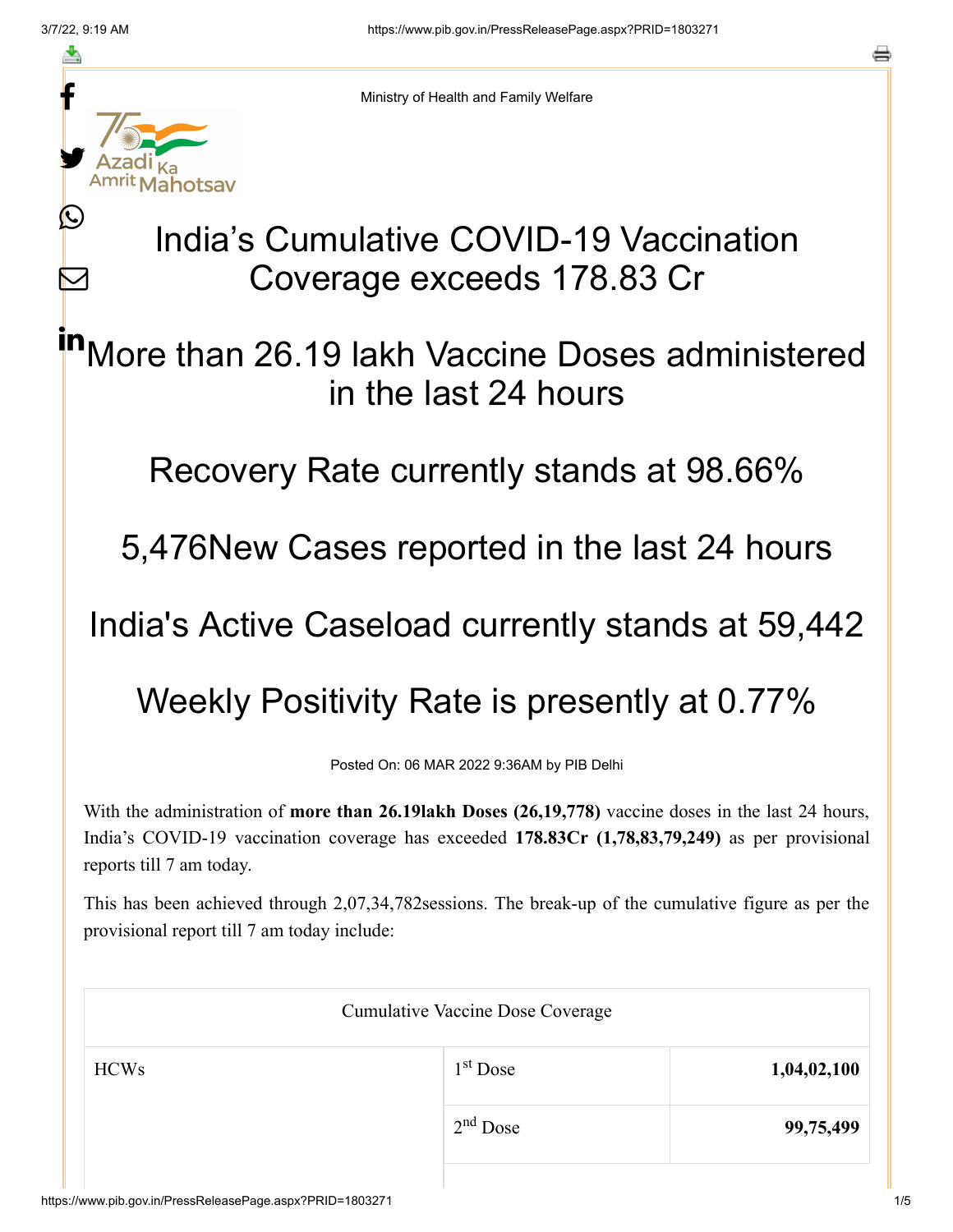| ╊<br>Ŀ |                        | <b>Precaution Dose</b> | 42, 43, 775     |
|--------|------------------------|------------------------|-----------------|
|        | <b>FLWs</b>            | $1st$ Dose             | 1,84,10,450     |
|        |                        | $2nd$ Dose             | 1,74,59,170     |
|        |                        | <b>Precaution Dose</b> | 63,80,333       |
| in     | Age Group 15-18 years  | 1 <sup>st</sup> Dose   | 5,53,77,120     |
|        |                        | $2nd$ Dose             | 3,08,21,856     |
|        | Age Group 18-44 years  | 1 <sup>st</sup> Dose   | 55, 25, 51, 826 |
|        |                        | $2nd$ Dose             | 44,95,32,588    |
|        | Age Group 45-59 years  | $1st$ Dose             | 20,23,99,294    |
|        |                        | $2nd$ Dose             | 18, 13, 70, 583 |
|        | Over 60 years          | $1st$ Dose             | 12,65,07,775    |
|        |                        | $2nd$ Dose             | 11,29,50,259    |
|        |                        | <b>Precaution Dose</b> | 99,96,621       |
|        | <b>Precaution Dose</b> |                        | 2,06,20,729     |
|        | Total                  |                        | 1,78,83,79,249  |

**9,754**patients have recovered in the last 24 hours and the cumulative tally of recovered patients (since the beginning of the pandemic) is now at **4,23,88,475.**

Consequently, India's recovery rate stands at **98.66%.**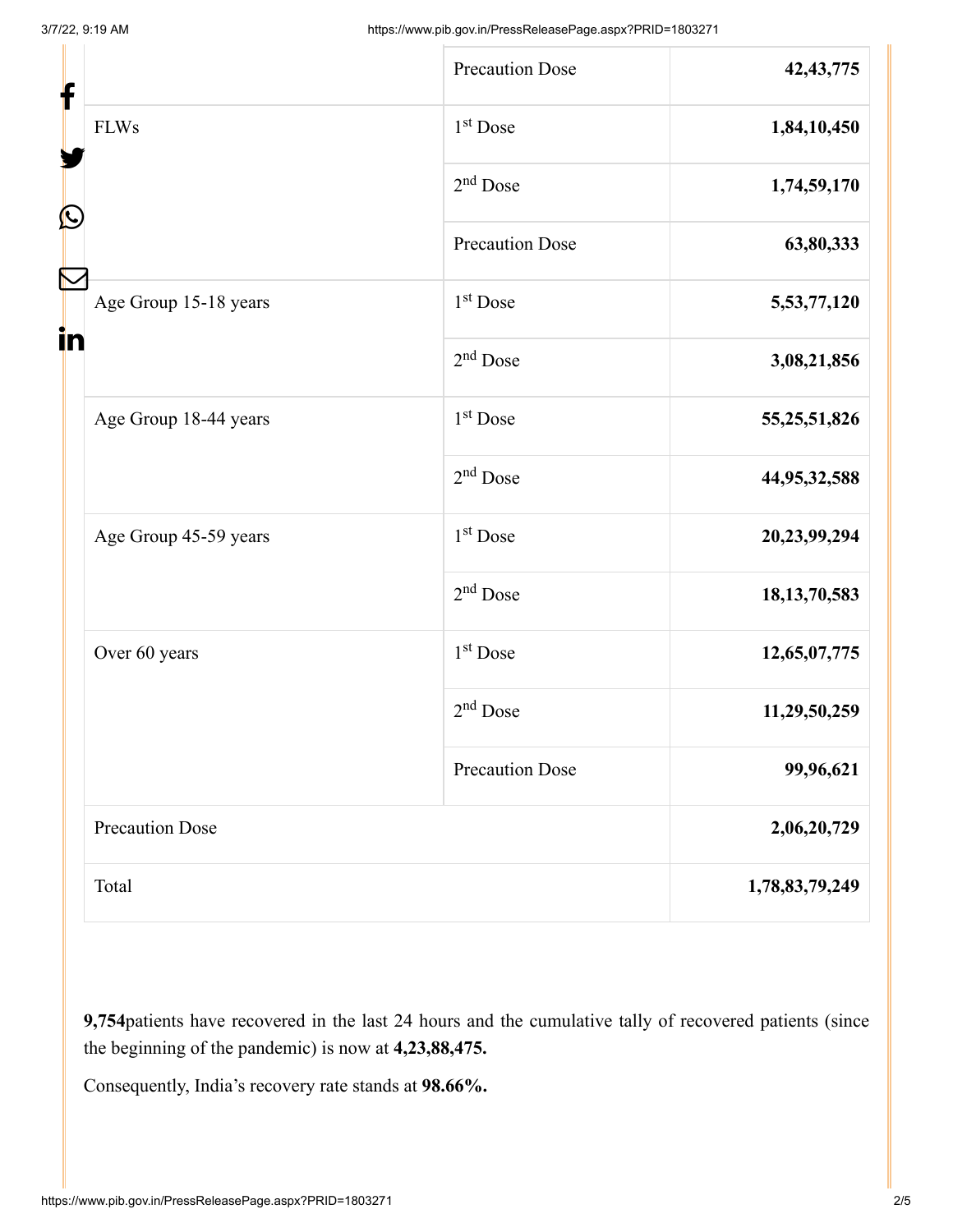3/7/22, 9:19 AM https://www.pib.gov.in/PressReleasePage.aspx?PRID=1803271



## **5,476new cases** were reported in the last 24 hours.



India's Active Caseload is presently at **59,442.** Active cases constitute **0.14%** of the country's total Positive Cases**.**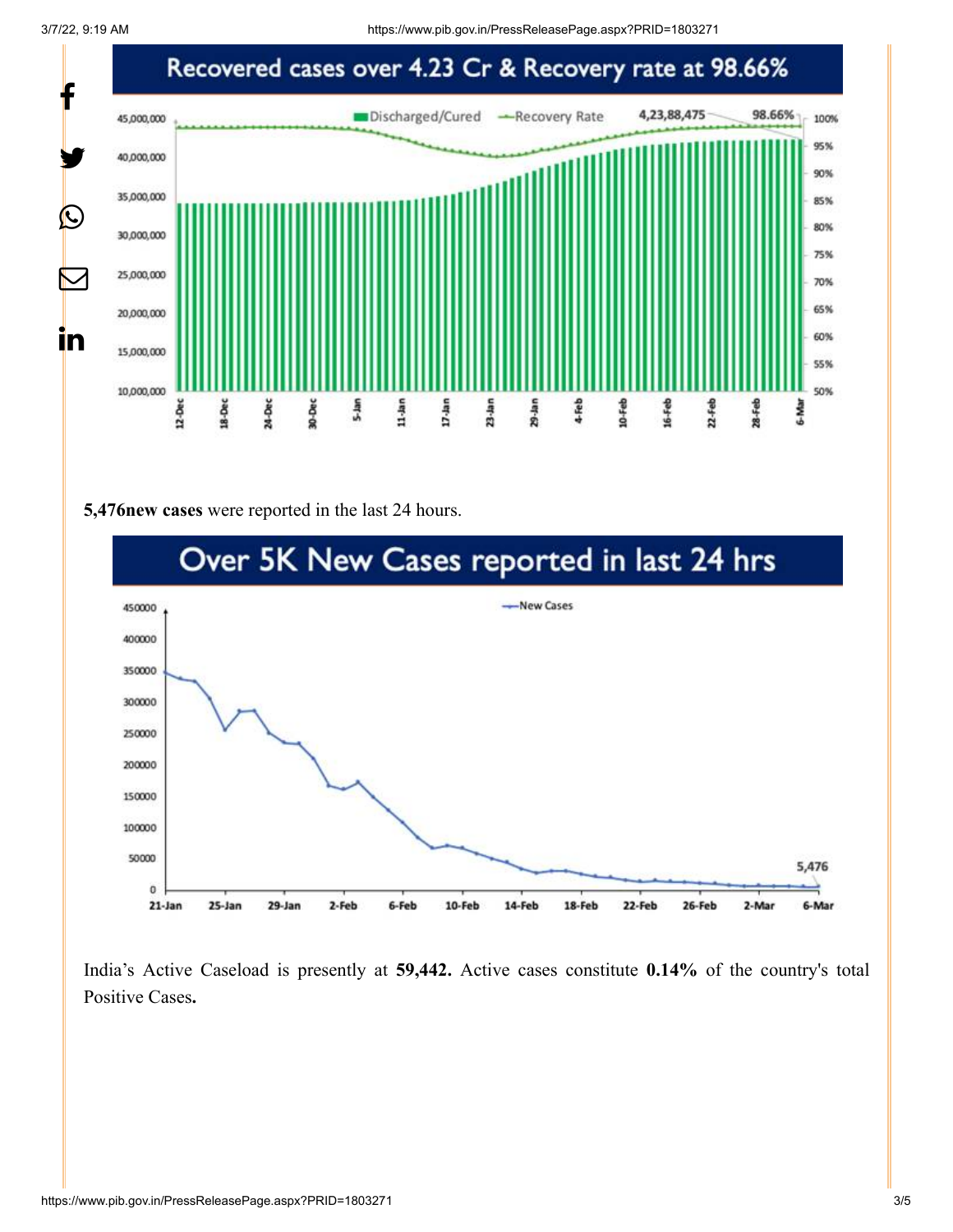3/7/22, 9:19 AM https://www.pib.gov.in/PressReleasePage.aspx?PRID=1803271



The testing capacity across the country continues to be expanded. The last 24 hours saw a total of **9,09,985**tests being conducted. India has so far conducted over **77.28 Cr (77,28,24,246**) cumulative tests.

While testing capacity has been enhanced across the country, **Weekly Positivity Rate** in the country currently **stands at 0.77%** and the **Daily Positivity rate is reported to be 0.60%.**